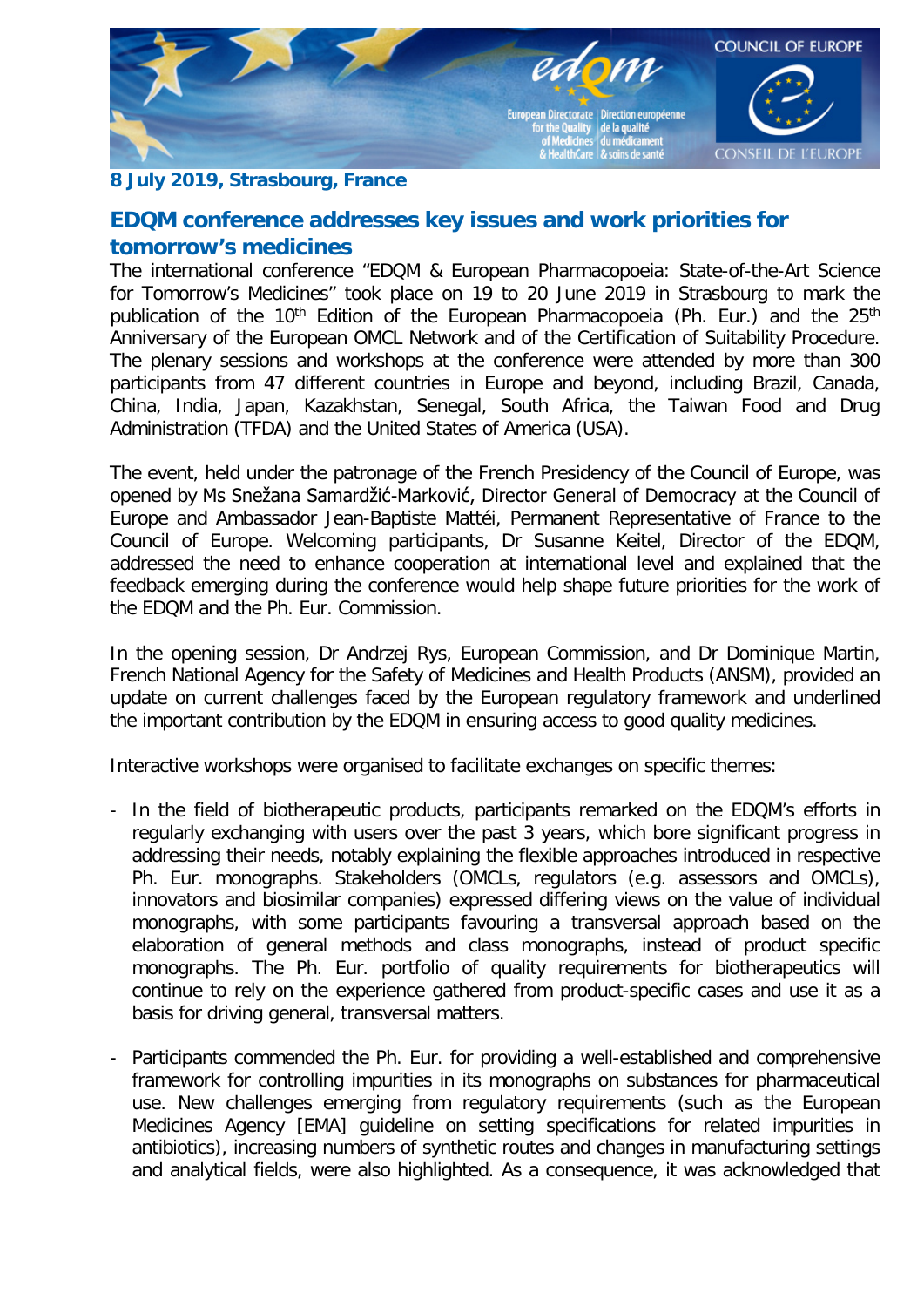

developing complementary impurity control frameworks may be required for substances with complex, large and/or heterogenic impurity profiles, such as some antibiotics. Devising a smart reference standard strategy for impurities control was also seen of paramount importance, while in the context of elemental impurities, the EDQM encouraged the submission of risk management summaries in Certification of Suitability (CEP) dossiers.

- Innovators and generic manufacturers, as well as OMCLs, confirmed that Finished Product Monographs (FPMs) in the Ph. Eur. play an important role for the standardisation and harmonisation of the quality of medicinal products. Open points that still needed to be explored included: the status of dissolution test as provided in individual FPMs and the impact of these monographs on the assessment of Marketing Authorisation Applications (MAAs).
- Concerning General Methods in the Ph. Eur., participants noted that the work carried out by the related Group of experts brought a significant contribution to the Ph. Eur.'s modernisation process. New and revised general chapters as well as the *General Notices* demonstrate how the Ph. Eur. already fully supports both a flexible approach and the implementation of principles such as Quality by Design and Continuous Manufacturing. Participants also flagged many new challenges ahead, including the potential impact of ICH guidelines currently being developed or revised (such as ICH Q12, Q13, Q2/Q14), which will require close monitoring and assessment, or the so-called 'Big Data', data quality and end-to-end processes for continuous manufacturing.
- The pioneering role of the EDQM in the field of the 3Rs ('Replace, Reduce, Refine' animal tests in QC of biologicals) was praised by participants. Even if some gaps still needed to be addressed, the role of Ph. Eur. chapter Substitution of in vivo method(s) by in vitro  $method(s)$  for the quality control of vaccines  $(5.2.14)$  was highlighted as an important driver for tackling remaining challenges.
- Concerning Advanced Therapy Medicinal Products (ATMPs), participants suggested developing guidance to address the specificities of these complex and innovative products; such guidance should also cover aspects such as calibration and performance verification of equipment as well as packaging materials. Participants recommended new and fast approaches in order to ensure the development of appropriate guidance on ATMPs.
- Discussions at the OMCL Network session addressed the benefits of Official Control Authorities Batch Release (OCABR) of vaccines, blood and plasma derivatives. The sampling and testing of APIs were reviewed, as well as risk-based sampling strategies for finished products and the contribution of the OMCLs in the fight against falsified and illegal medicines. Discussions also included proposals for further refinements of the existing market surveillance and testing programmes.
- The Certification of Suitability (CEP) session focused on current initiatives for facilitating the assessment of the quality documentation for active substances in the context of